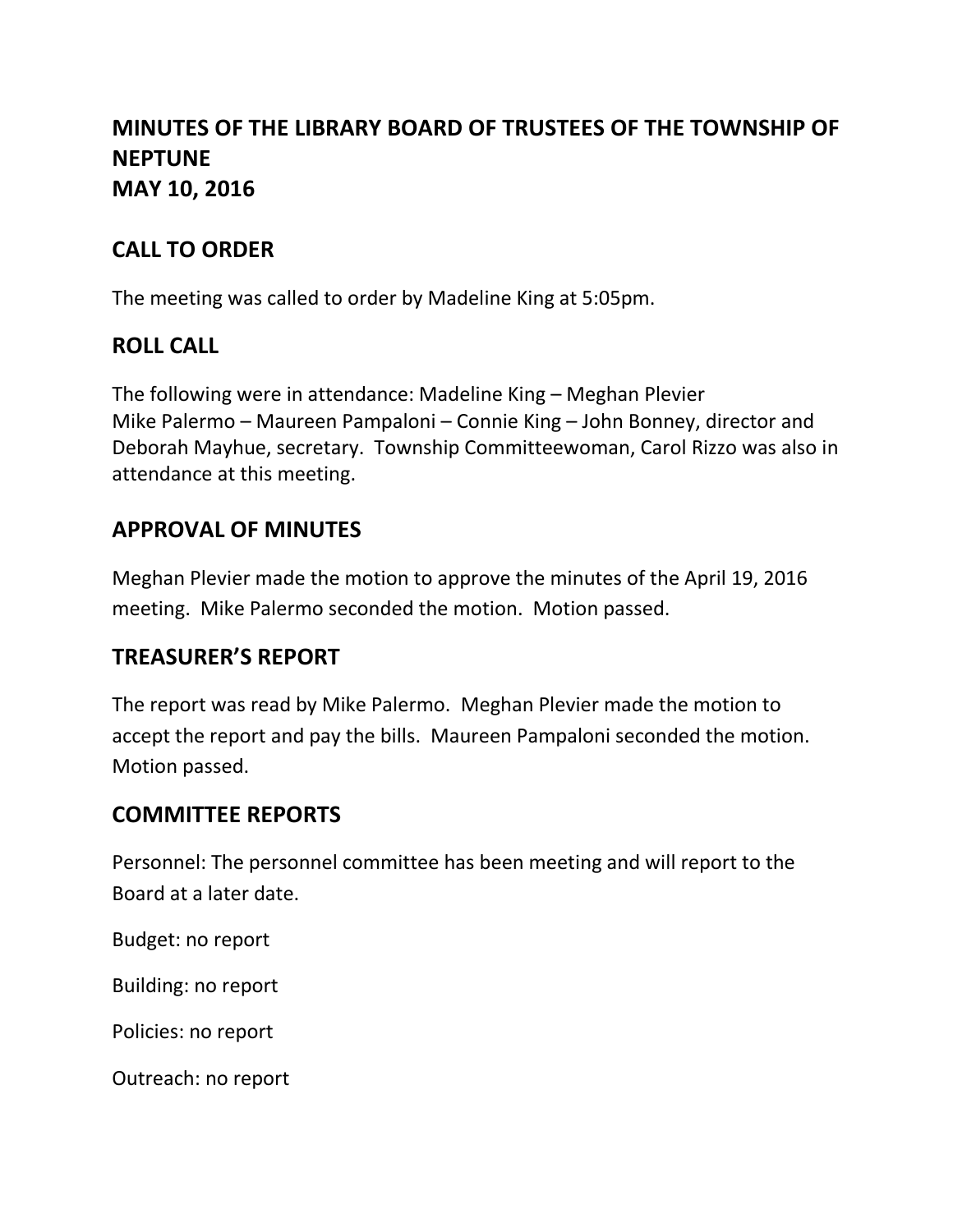### **OLD BUSINESS**

The library will be closed on Wednesday May 11, 2016 for a full-staff in-service day. A full staff meeting will be in the morning followed by a guest speaker speaking on the 5 "C's" and how they relate to time management.

#### **NEW BUSINESS**

The job fair was incredibly successful. Fifteen to twenty employers, (WaWa, Lord and Taylor, Applebee's and the township) were there and approximately 150 students showed up.

John is working with three different sign companies: Rex Signs, Syracuse Signs and Signs Seal from Belmar to get quotes on repairing our outside sign.

All department heads were invited to the Shark River Homeowners Association meeting on April 26, 2016. John attended and spoke on all the services the library offers to the town

The children's department program attendance has been incredible. John spoke on the 145% increase in attendance and credited it to children's librarian, Cheryl Otten, and her outreach to the schools.

A discussion was held concerning the program at Midtown School which will be held June 8, 2016. The suggestion was made to issue library cards to the children and parents who are attending the program . Mike Palermo made the motion that on June 8, 2016 John will be permitted to solicit and issue library cards at the